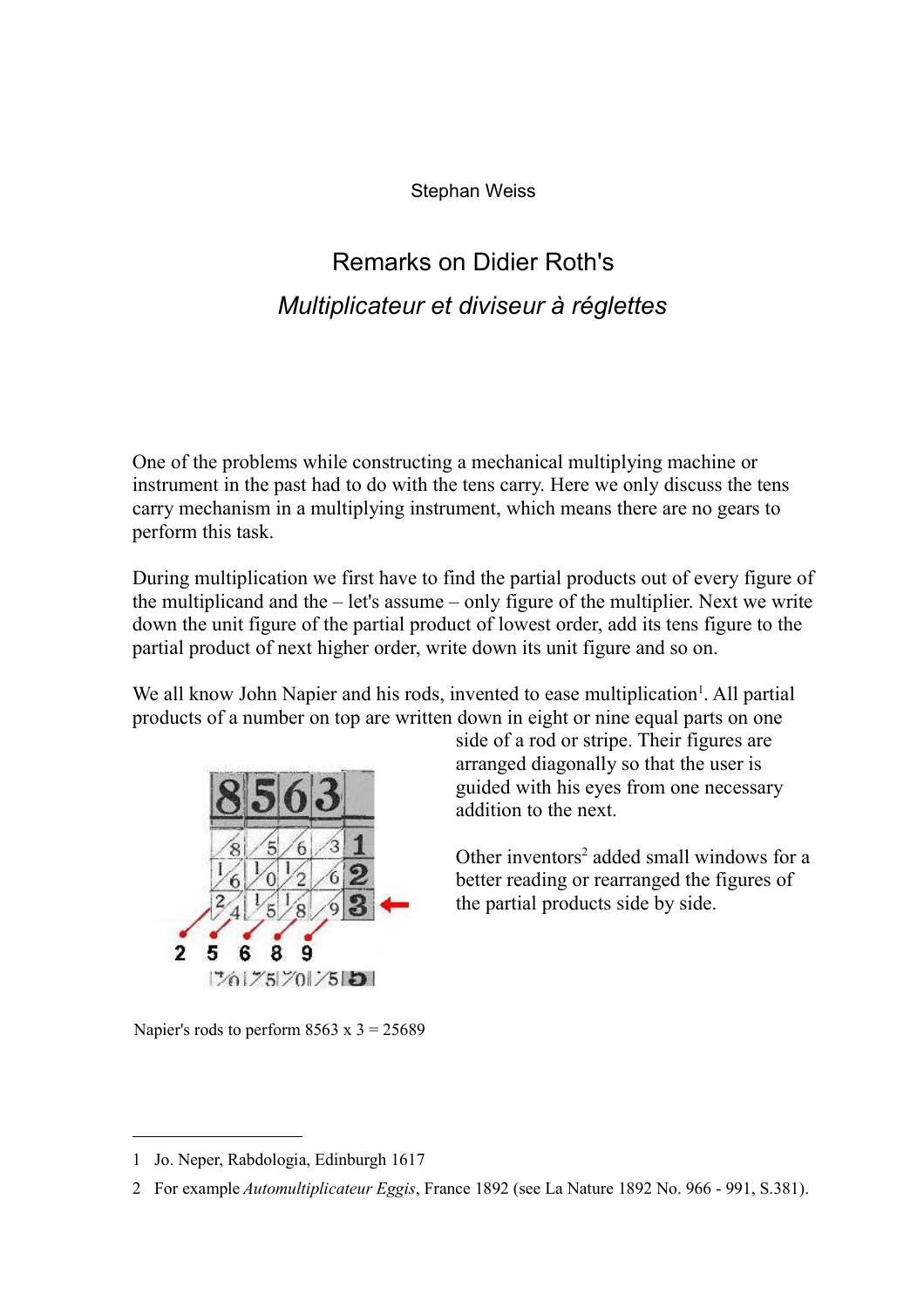In his *Multiplicateur et diviseur à réglettes<sup>3</sup>* Didier Roth used another system to display the figures of a product.



Roth's *Multiplicateur et diviseur à réglettes* Replica and photo by Valéry Monnier, with his kind permission

Each of six vertical slots is numbered from bottom to top<sup>4</sup> with the figures 0 to 9. With small knobs in these slots the figures of the multiplicand are entered. The multiplicand itself can be read in a horizontal slot above the vertical ones. Within eight horizontal slots, marked from bottom to top with 2, 3,..., up to 9, the number of the multiplicand multiplied by 2, 3,... is displayed.

<sup>3</sup> French patent (*Brevet d'invention*) 16536 dated March 18<sup>th</sup> 1844. Items in Musée des Arts et Metiers, Paris, Inv.N° 10479-0001-: *Multiplicateur et diviseur à réglettes dit "prompt multiplicateur et diviseur";* 10478-0001- *Multiplicateur et diviseur à réglettes* 10479-0002- *Tableau imprimé montrant l'intérieur du "prompt multiplicateur et diviseur"* URL: http://cugnot.cnam.fr:8000/SEARCH/BASIS/collec/internet/objet/SDF (last visit Nov. 20<sup>th</sup> 2008). See also Valéry Monnier, URL: http://www.ami19.org/ROTH/IndexRoth.html (last visit see above).

<sup>4</sup> In patent 16536 the slots are erroneously numbered in reverse order.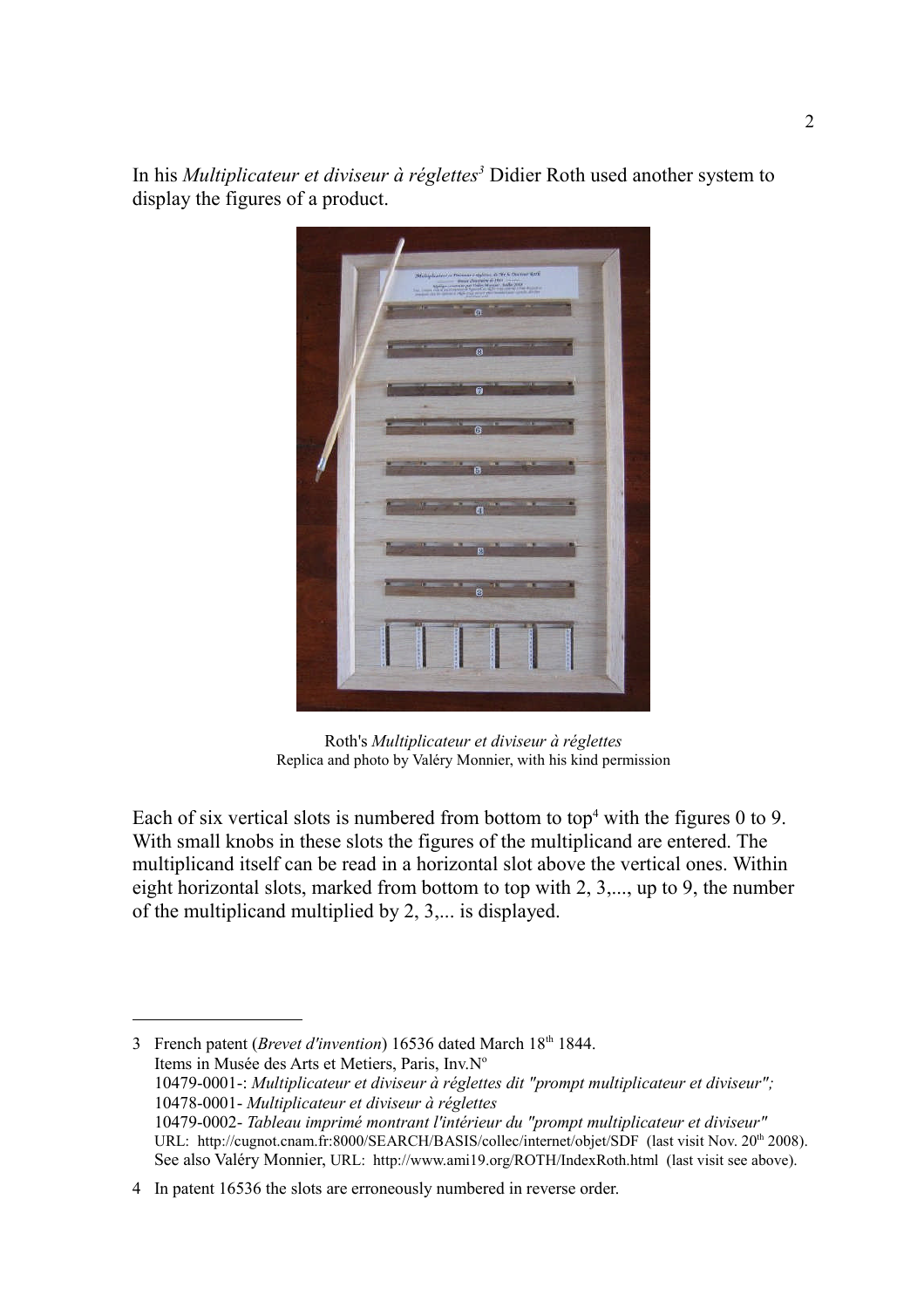

One of the stripes used in *Multiplicateur* Original drawing by Valéry Monnier

Inside the *Multiplicateur* every knob moves a stripe (*réglette*) up and down. Each stripe is divided into nine sections. It bears columns of figures on the right and small windows on the left. Every section belongs to a different multiplier. The stripes overlap in a way that the windows of a stripe on the right side lay over the figures on the next stripe to the left. And of course only figures under a window are displayed.

Next we discuss structure and rules included in a single section by use of section 7. Except for different figures, the positions of the small windows and their arrangement, these rules apply to every section.



View of *Multiplicateur* in patent 16536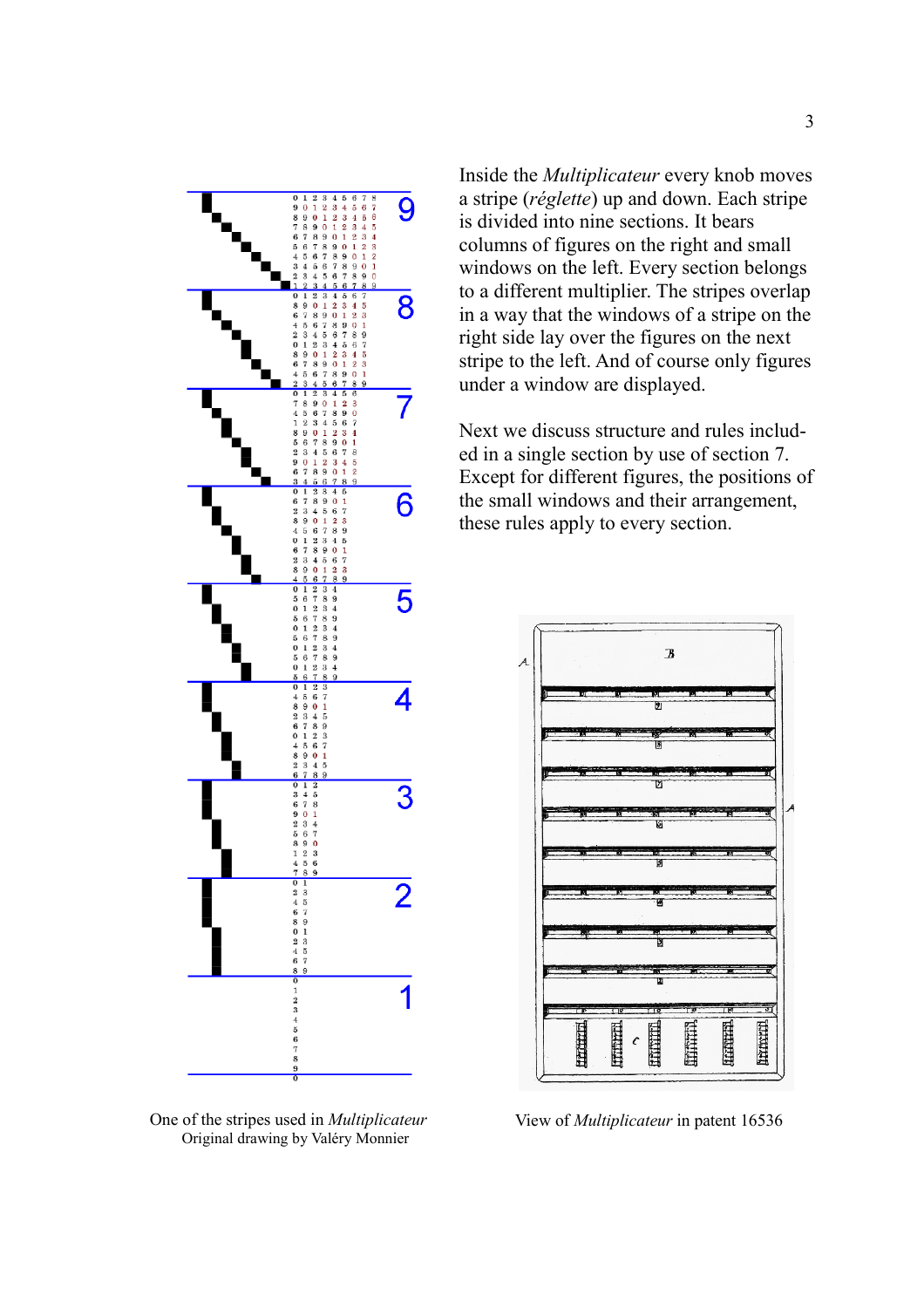

The figures are arranged as a field of two dimensions. In the vertical column on the left from top downwards we find the unit figures of the products  $0*7=0$ ,  $1*7=7$ ,  $2*7=(1)4...$  In the next column to the right we find these figures increased by 1, in the next column to the right increased by 2 and so on until we reach the last column on the right side that holds the unit figures increased by 6. All these increments, 0 included, represent the tens carry coming from the right stripe. Because of 9\*7=63 the tens carry in this section cannot exceed 6.

The tens of all partial products  $0*7$  to  $9*7$  are carried to the left onto the next section by the positions of these small windows. They are positioned above those columns, in which the special tens figure belonging to this window is added.

Such a mechanism displaying the sum of unit figure plus a tens carry doesn't work properly in case the tens figure changes while a carry is added. Therefore if that happens the displayed figure becomes red which means that the user has to increase the next figure left in display by 1. In row multiplier x4 above we see black figures 8 and 9 with tens carry of 2 and red figures 0, 1, 2, 3, 4, because the latter belong to a tens carry of 3. For a better understanding an example multiplying  $47 * 7 = 329$ over three stripes is shown on next page.

Inside the instrument on the right side a smaller stripe is mounted. It only holds the unit figures of all partial products without carries added because no carry from the right occurs.